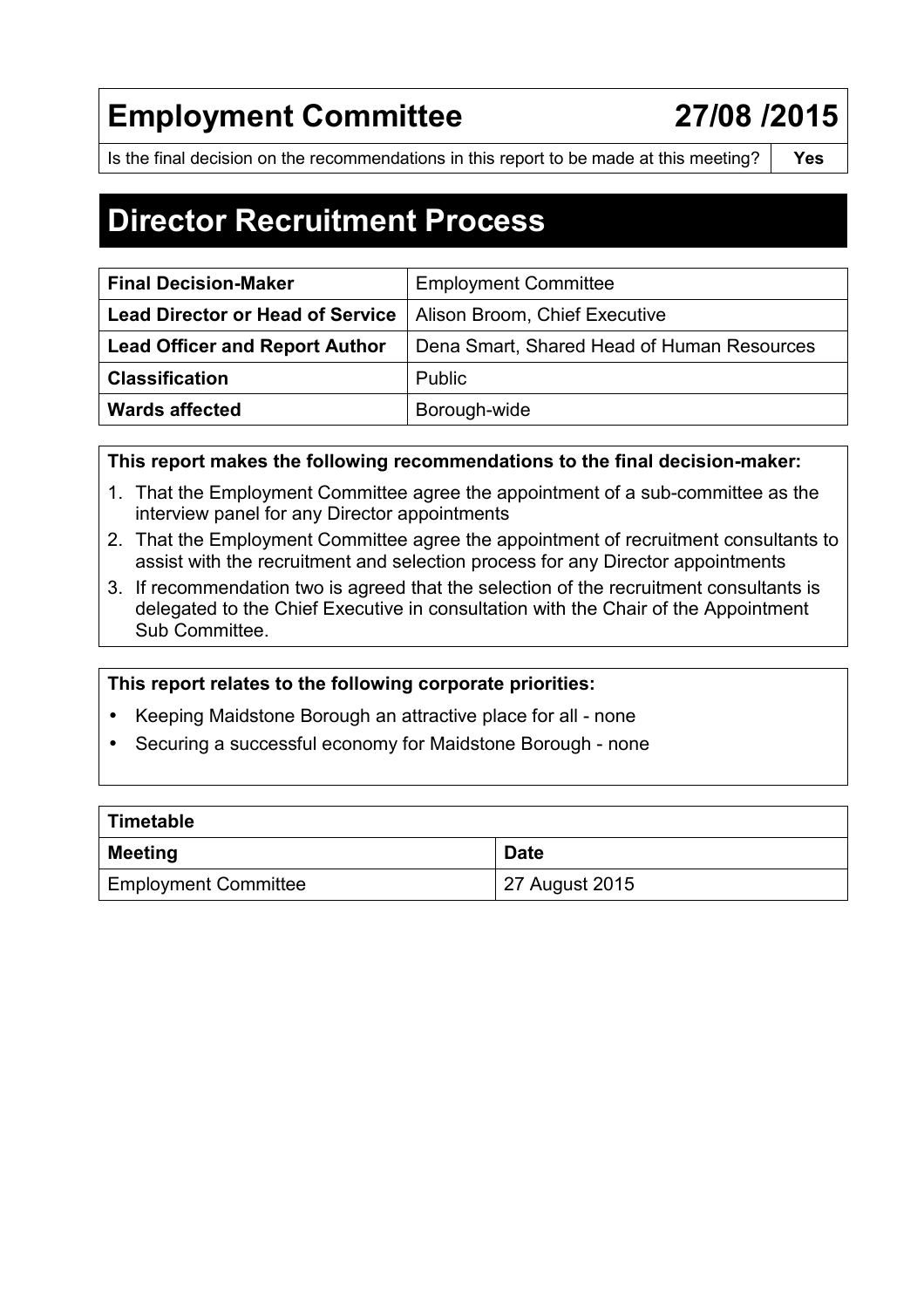## **1. PURPOSE OF REPORT AND EXECUTIVE SUMMARY**

- 1.1 The report considers the options for the process of the recruitment and selection of the Director position to ensure that the best quality of applicant is available for selection by the Employment Committee to implement the new senior management structure agreed by the Policy and Resources Committee.
- 1.2 The report recommends that the Employment Committee agree to establish an Appointments sub – committee for the final interview process with five members rather than the full committee.

## **2. INTRODUCTION AND BACKGROUND**

2.1 The Council Constitution sets out the role of the Employment Committee as:

To consider the applications received for the posts of Chief Executive and Directors and to compile a short list for interview and subsequently to interview and make appointments

- 2.2 The recommended best practice in selection is to run an assessment centre with a range of tests and exercises to ensure the candidates considered by the Employment Committee are able to fulfil the requirements of the role.
- 2.3 It is recommended that the Employment Committee agree a sub-committee to undertake the final interview process as a panel with the full committee of twelve members would be unlikely to draw the best from candidates. As the Employment Committee has a sub-committee of five members to undertake the Chief Executive and Director appraisals, and as such is acting in the role of 'line manager' this is the recommended format for the Appointment Panel.
- 2.4 In previous Director appointments the council has used the services of a recruitment company to manage the process and to ensure that the maximum number of suitable candidates apply for the post. The recruitment company has designed the advert and search campaign, organised technical interviews, psychometric testing, designed the assessment centre, assisted with long and short lists and supported the appointment panel with final interviews. The assessment centre is usually designed to give the opportunity for a wider group of members and other stakeholders to meet the candidates.

## **3. AVAILABLE OPTIONS**

## 3.1 **Appoint external recruitment consultants**

There is a wide range of external agencies that could support the council to source suitable candidates for the recruitment and selection of the Director and conduct the process.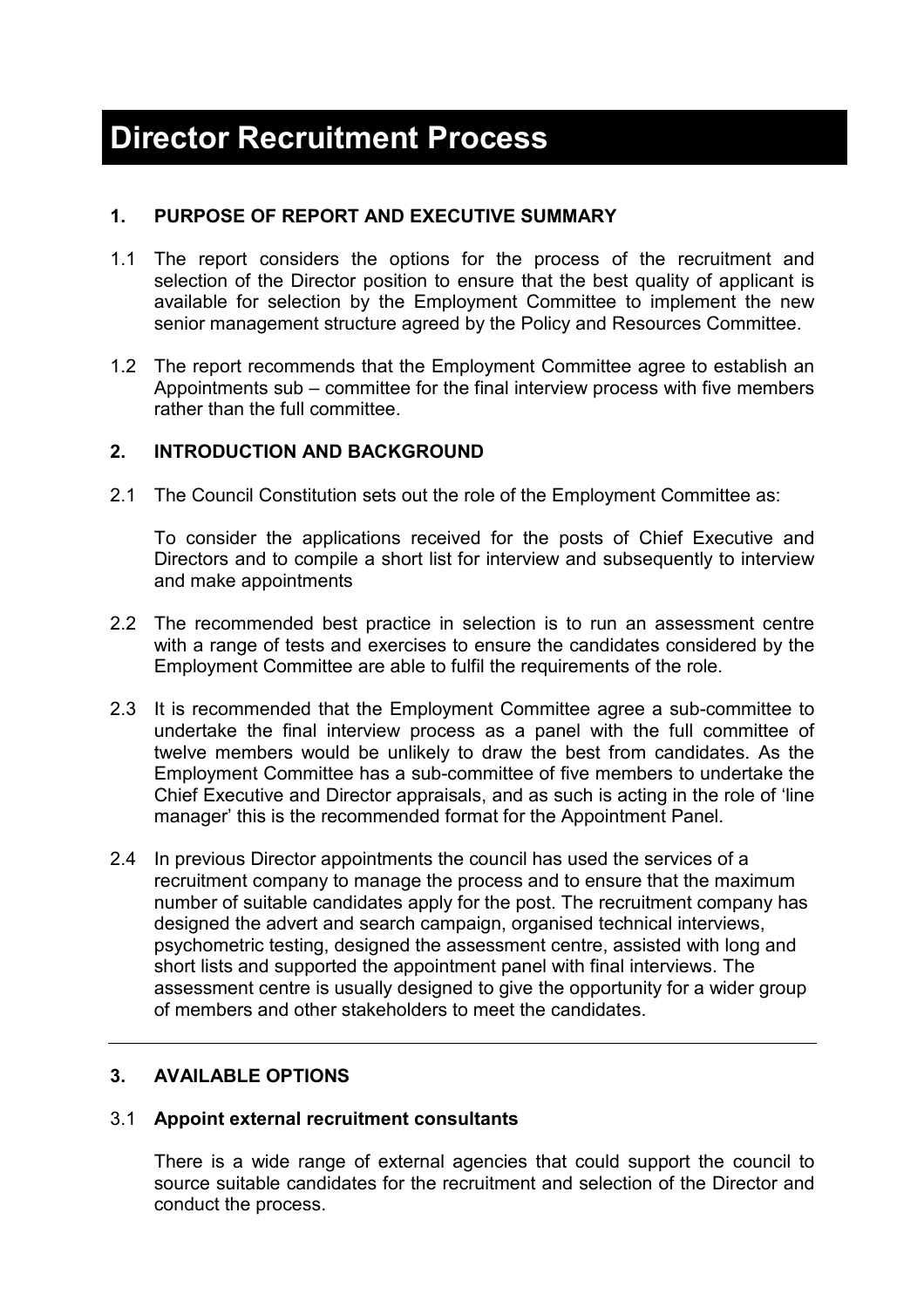There are three main advantages to the use of an external agency:

- o Access to a wide database of suitable, experienced candidates who would be contacted by the agency to stimulate a good field of applicants. This is a particular advantage in areas where there may be a shortage of people and the agency are able to target people direct who may not be actively job seeking;
- o Access to the creative designers for the production of high quality advertisements and microsites thereby ensuring a wide reach to people who are currently job searching
- o Access to a wide range of expertise and assessment tools and techniques;
- o An objective judgement regarding the strength of candidates compared to the availability in the current market.

The key disadvantage to the use of external recruitment consultants is the financial cost which is likely to be in the region of fifteen thousand pounds (this does not include advertising cost which will be incurred whichever management process is followed) and the opportunity cost of the additional time required if the internal HR team conducted rather than managed the process. However the financial cost should be balanced against the possibility of failing to recruit a good candidate and the consequent costs of re-advertising; the cost of adverts alone may amount to ten thousand pounds.

#### 3.2 **Undertake the recruitment using internal resources**

The in house HR team have significant experience of recruitment and selection with some accreditation and therefore access to the type of psychometric tools that would be used for this level of selection.

The key difference relates to the database of suitable people which is not held by the in house team and this would mean that there was no 'search' component to the process; stimulation of suitable candidates would rely on response to advertisements.

The main advantage of using the in-house team is that there would be no additional costs for the selection process, though there would be some need to pay for the development of the advertising copy and micro-site.

#### **4. PREFERRED OPTION AND REASONS FOR RECOMMENDATIONS**

#### 4.1 Option one is the preferred option.

The appointment of the best people is key to the success of the council and for this to be likely we must secure the services of a recruitment organisation with the experience of senior search, recruitment and selection. Although there is an additional cost to the external resource this is a small percentage of the cost of a director or the cost of re-advertising.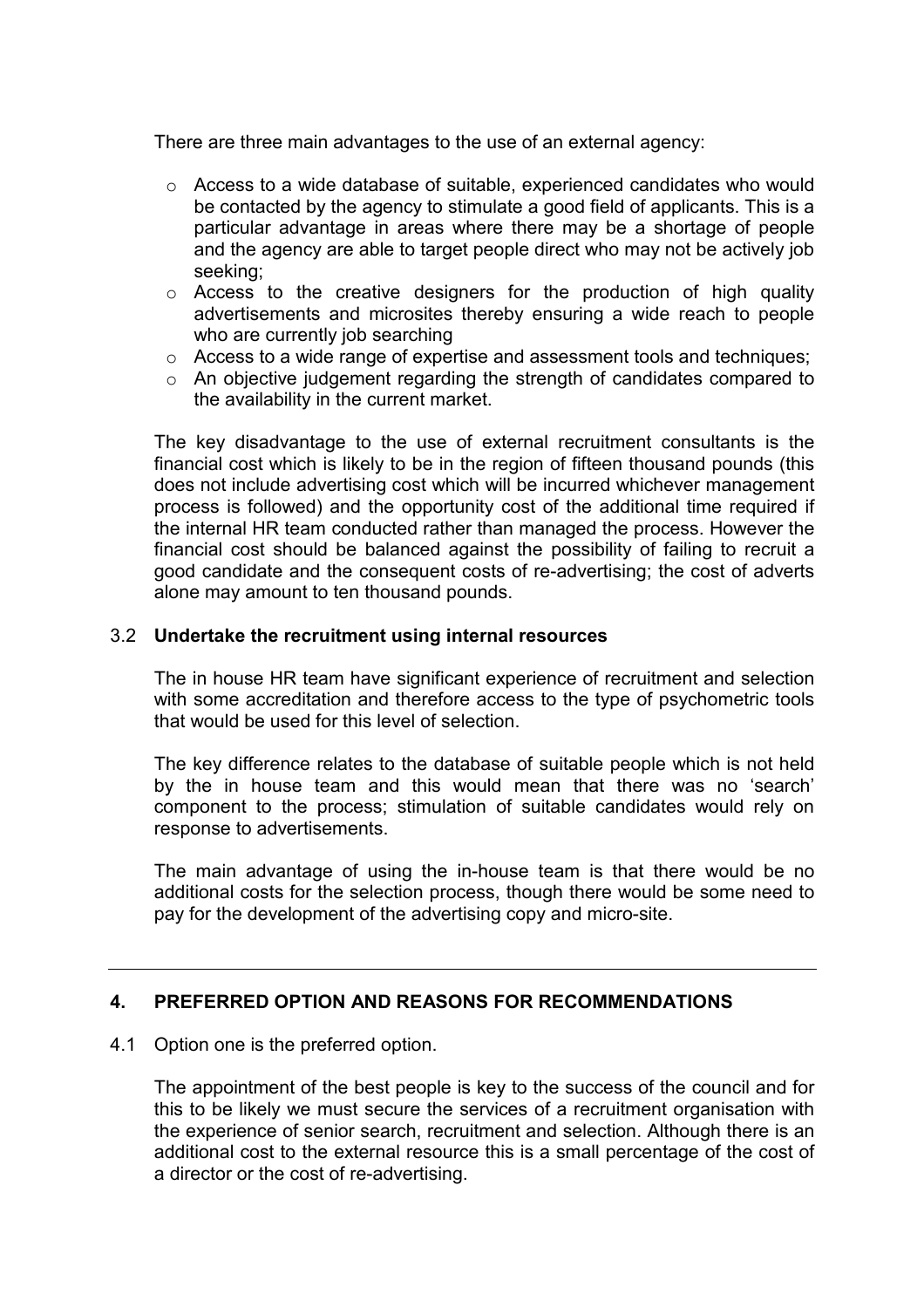The use of an external agency will also offer an objective view to the Employment Committee, this will be particularly important if there are any internal candidates for the advertised Director role.

## **5. CONSULTATION RESULTS AND PREVIOUS COMMITTEE FEEDBACK**

5.1 Consultation is with the Employment Committee.

#### **6. NEXT STEPS: COMMUNICATION AND IMPLEMENTATION OF THE DECISION**

6.1 If the recommended decision is agreed the next steps will be to undertake a process in accordance with the council's procurement rules to identify the recruitment company.

| <b>Issue</b>                                      | <b>Implications</b>                                                                                                                | Sign-off                                  |
|---------------------------------------------------|------------------------------------------------------------------------------------------------------------------------------------|-------------------------------------------|
| <b>Impact on Corporate</b><br><b>Priorities</b>   | All priorities are indirectly impacted by this<br>senior recruitment                                                               | <b>CEO</b>                                |
| <b>Risk Management</b>                            | The risks are associated with not<br>undertaking the process in a way that<br>does not deliver the best candidate for the<br>role. | CEO                                       |
| <b>Financial</b>                                  | Within existing budgets                                                                                                            | S151                                      |
| <b>Staffing</b>                                   | No specific staffing issues                                                                                                        | Shared head of<br>HR                      |
| Legal                                             | None identified at this time                                                                                                       |                                           |
| <b>Equality Impact Needs</b><br><b>Assessment</b> | None identified at this time                                                                                                       |                                           |
| Environmental/Sustainable<br><b>Development</b>   | None identified at this time                                                                                                       |                                           |
| <b>Community Safety</b>                           | None identified at this time                                                                                                       |                                           |
| <b>Human Rights Act</b>                           | None identified at this time                                                                                                       |                                           |
| <b>Procurement</b>                                | Procurement rules will be followed as a<br>result of decisions made on the report.                                                 | S <sub>151</sub><br>Monitoring<br>Officer |
| <b>Asset Management</b>                           | None identified at this time                                                                                                       |                                           |

#### **7. CROSS-CUTTING ISSUES AND IMPLICATIONS**

#### **8. REPORT APPENDICES**

No appendices

#### **9. BACKGROUND PAPERS**